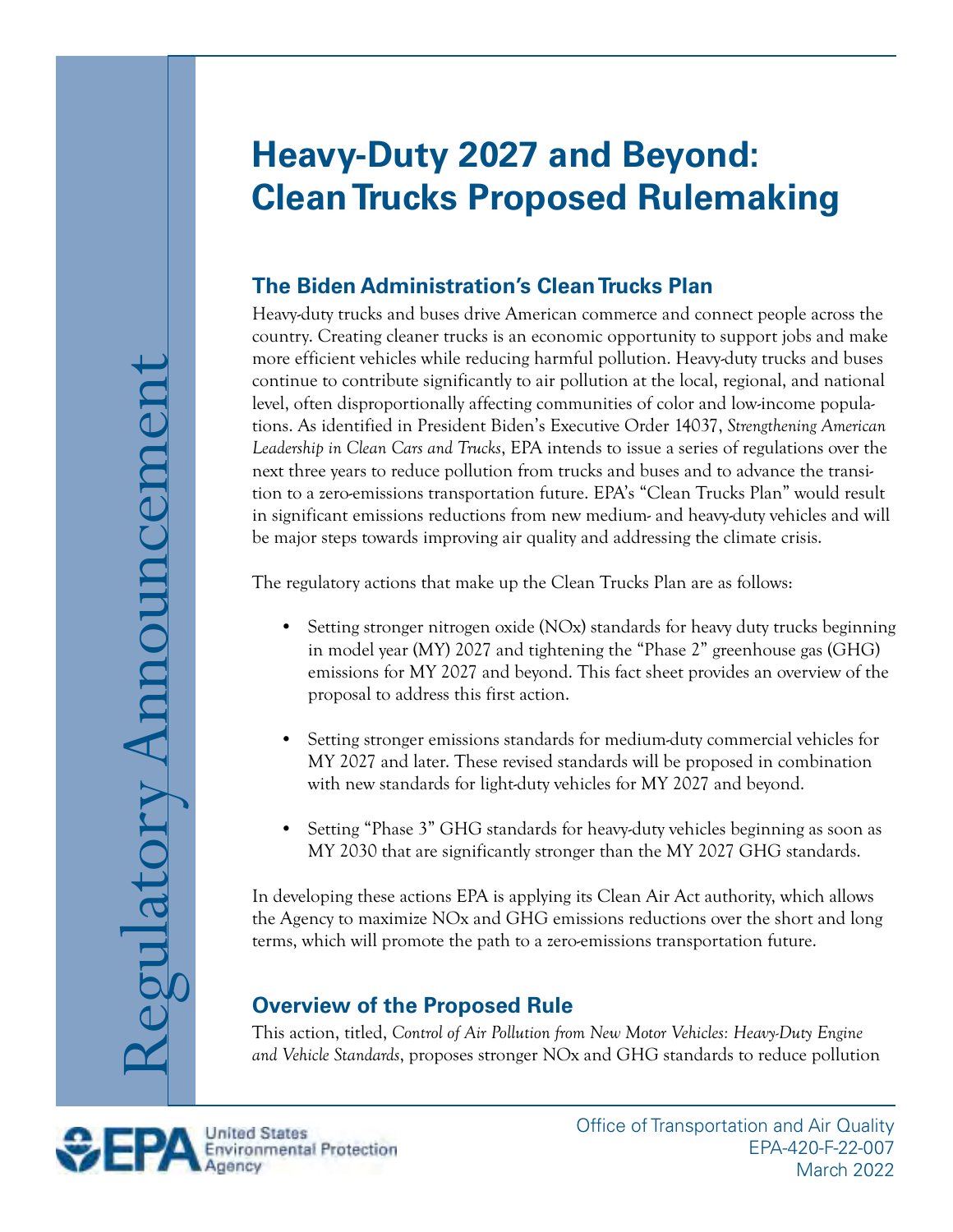from heavy-duty vehicles and engines starting in MY 2027. The proposed standards would significantly reduce emissions of NOx from heavy-duty gasoline and diesel engines and set stronger GHG standards for certain heavy-duty vehicle categories. This proposed rule would ensure heavy-duty vehicles and engines are as clean as possible while helping jump-start the transition to zero-emission vehicles in the heavy-duty fleet.

EPA last revised the NOx standards for on-highway heavy-duty trucks and engines in 2001—more than 20 years ago. Although those standards achieved important NOx reductions, new technologies that are an evolution of those available today can help achieve the additional reductions we need to improve air quality and health in our communities.

EPA intends to finalize this proposal before the end of 2022.

# **Air Quality and Health Impacts of Heavy-Duty Vehicles**

Emissions from heavy-duty vehicles contribute to poor air quality and health across the country, especially in overburdened and underserved communities. Without further reductions, heavy-duty vehicles will continue to be one of the largest contributors to mobile source emissions of NOx, which react in the atmosphere to form ozone and particulate matter. Heavy-duty vehicles would contribute 32 percent of the mobile source NOx emissions, and 89 percent of onroad NOx emissions, in calendar year 2045. These pollutants are linked to respiratory and/or cardiovascular problems and other adverse health impacts that lead to hospital admissions, emergency department visits, and premature deaths.

Pollution from trucks directly affects people who live near roads and other areas of high truck activity like ports. Populations who live, work, or go to school near high-traffic roadways experience higher rates of numerous adverse health effects. EPA has estimated that 72 million people live within 200 meters of a truck freight route, and relative to the rest of the population, people of color and those with lower incomes are more likely to live near truck routes. NOx pollution from heavy-duty vehicles also impairs visibility and causes damage to terrestrial and aquatic ecosystems.

#### Mobile Source NOx (2045)



Sources: MOVES3 for onroad and nonroad and 2016 Emissions Modeling Platform for all other mobile sectors.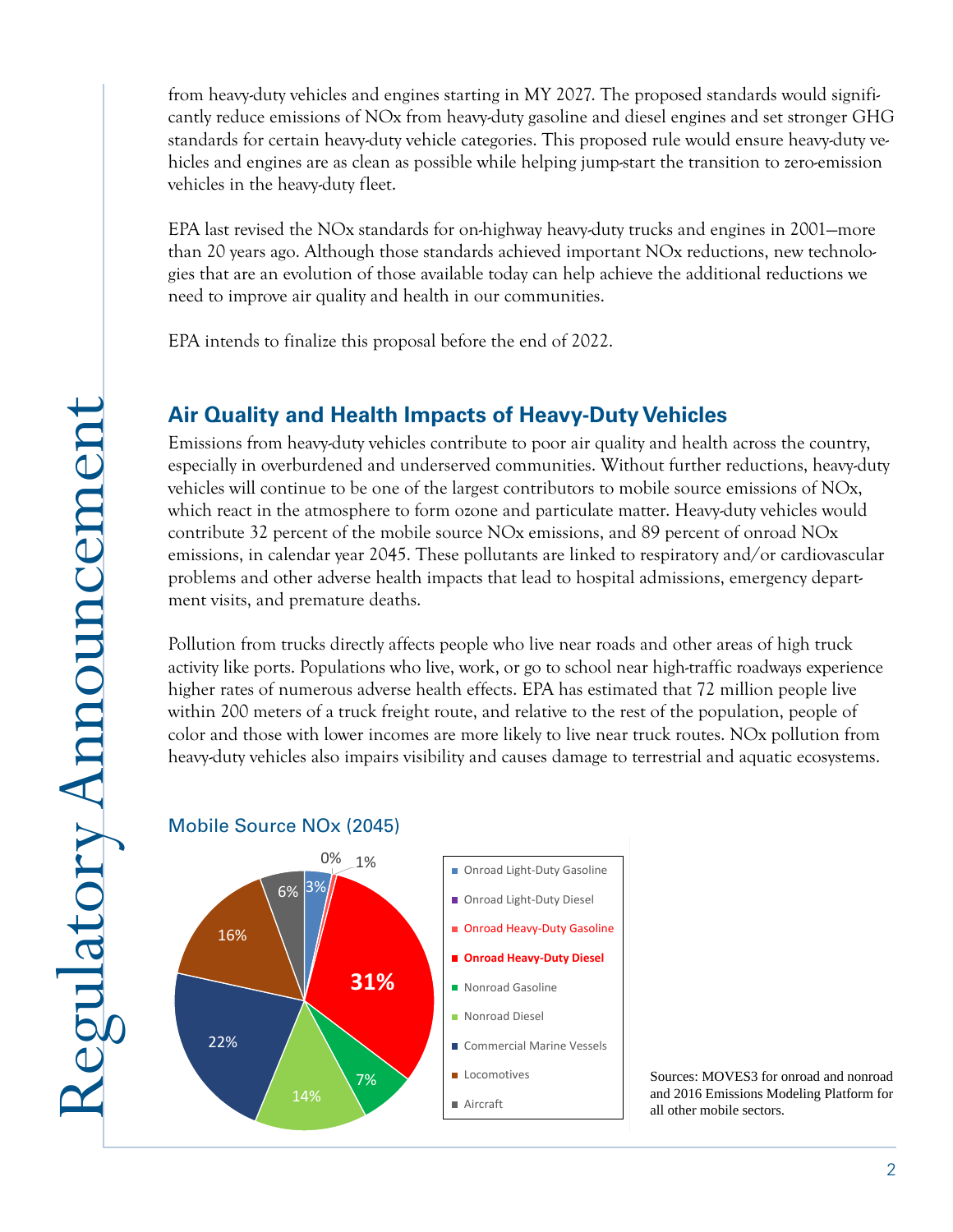## **Heavy-Duty Vehicles and Climate Change**

Transportation is the largest source of GHG emissions in the United States, making up 29 percent of all emissions. Within the transportation sector, heavy-duty vehicles are the second-largest contributor, at 23 percent. Reducing GHG emissions is a critical step in reducing the probability of impacts from climate change, including heat waves, drought, sea level rise, extreme climate and weather events, coastal flooding, and wildfires. Some populations may be especially vulnerable to damages associated with climate change, such as the very young, the elderly, low-income people, the disabled, people of color, and indigenous populations.

#### Mobile Source GHGs (2019)



Source: "Inventory of U.S. Greenhouse Gas Emissions and Sinks: 1990-2019," EPA 430-R-21-005.

# **Signifcant Benefts to Public Health and Welfare**

EPA's goal is to deliver significant and needed public health benefits by designing a program that sets ambitious standards and that is feasible for the trucking industry, after giving appropriate consideration to cost and other factors. Under the proposal, NOx emissions from the in-use fleet of heavy-duty trucks would be reduced by as much as 60 percent in 2045 and would result in widespread air quality improvements across the U.S., especially in areas already overburdened by air pollution and diesel emissions. Reducing these emissions will provide cleaner air for communities across the country, prevent health issues like asthma, and ultimately save money, lives, and trips to the hospital.

The present value of the stream of health-related benefits for the years 2027 through 2045 for the most robust proposed option would be as much as \$250 billion dollars, assuming a 3 percent discount rate. EPA estimates that in 2045, the most robust proposed option would result in public health benefits by preventing the following (annually):

- Between 860 and 2,100 premature deaths
- 6,700 hospital admissions and emergency department visits
- 18,000 cases of asthma onset in children
- 3.1 million cases of asthma symptoms and allergic rhinitis symptoms
- 78,000 lost days of work
- 1.1 million lost school days

The benefits of the proposed rule would exceed its costs by billions of dollars.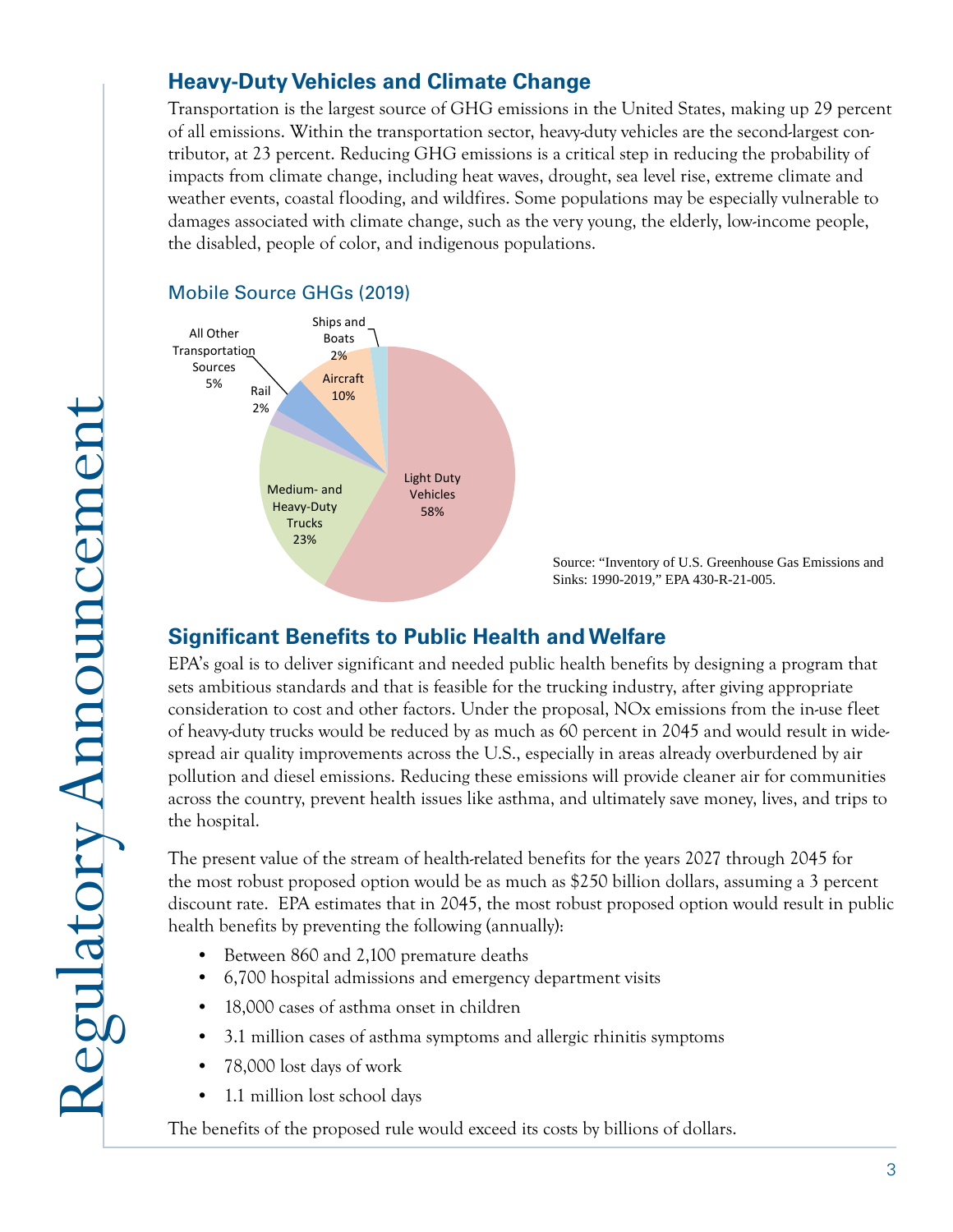## **Reducing NOx Emissions from Heavy-duty Vehicles: Proposed Regulatory Options**

This proposed rule would reduce NOx from heavy-duty vehicles over a wide range of operating conditions, with significant emissions reductions at low speeds, idling, and in stop-and-go traffic. EPA is proposing longer useful life periods to ensure engines would meet emission standards for more of their operational lives and prompt engine manufacturers to design and build durable engines and emission controls. EPA is also proposing longer emissions warranty periods which would increase the number of useful life miles covered under warranty. Longer warranty periods may make it less likely for owners to tamper with emissions controls, and more likely that owners will make needed repairs.

EPA is proposing two regulatory options and is requesting comment on both, as well as considering the full range of options between them. Both options would set stronger standards for NOx emissions beginning in MY 2027, increase regulatory useful life, and increase emissions-related warranty periods. Proposed Option 1 would implement stronger NOx standards in two steps. The first increase in stringency would be in MY 2027, and the second would be in MY 2031; under this Option the 2031 NOx standards would be 90% lower than today's standards. Option 2 would immediately jump to full implementation of a NOx standard in MY 2027. As shown below, Option 2 would achieve less NOx emissions reductions than Option 1.

#### Heavy-Duty Highway NOx Emissions Inventory: Baseline versus Proposed Options 1 and 2



## **Updating Existing Greenhouse Gas Standards**

We are at the early stages of a significant transition in the history of the heavy-duty on-highway vehicle sector—a shift to zero-emission vehicle technologies. Major truck manufacturers and U.S. states have announced plans to transition the heavy-duty fleet to zero-emissions technology, and over the past few years we have seen the early introduction of zero-emission technologies in several commercial vehicle market segments. In light of these developments, the agency is now proposing targeted updates to the "Phase 2" GHG standards to reflect these market shifts to zero-emission